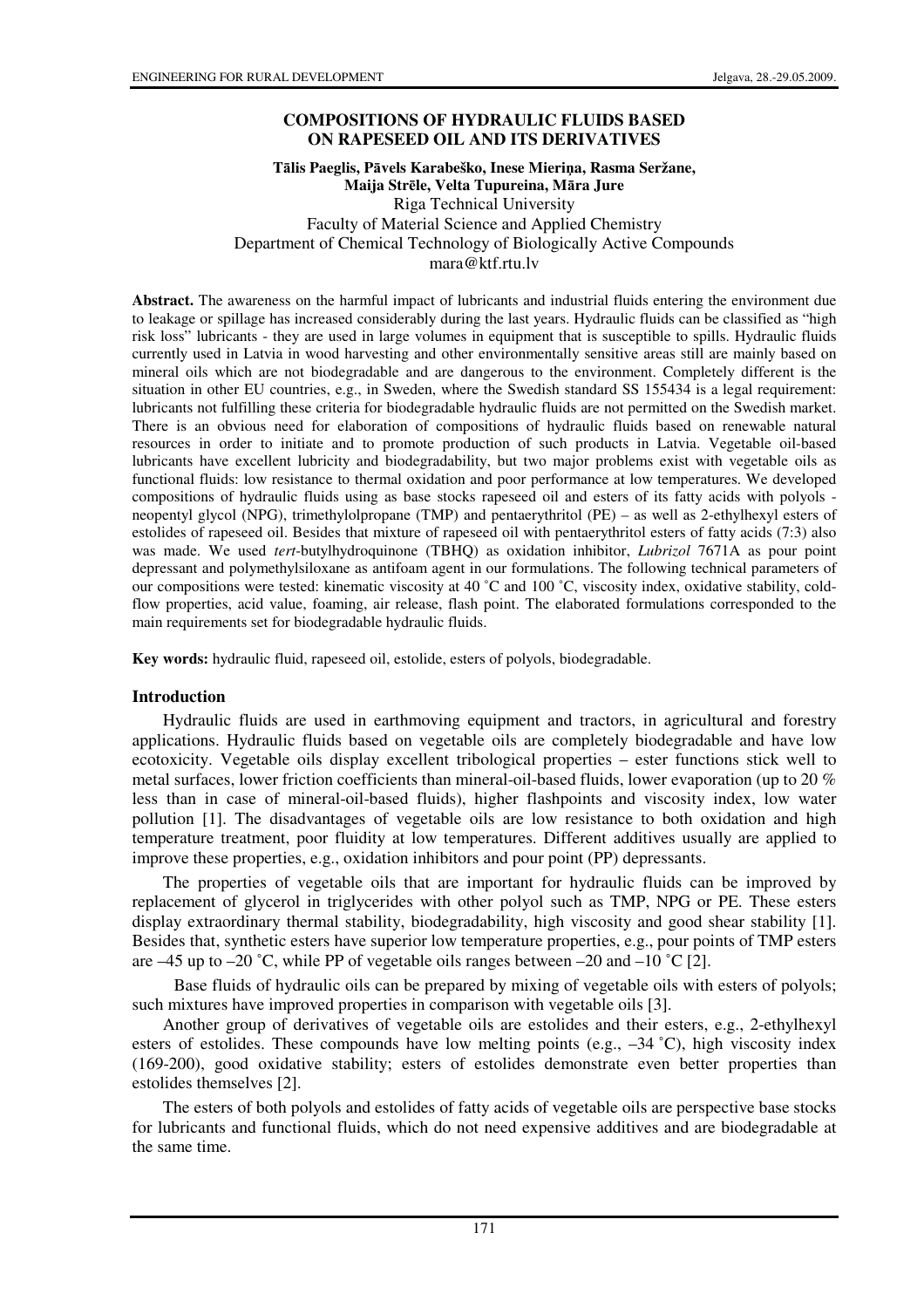Presently, the biodegradable functional fluids are widely introduced in the world market, especially in Europe, where environmental protection standards are severe. Unfortunately, the hydraulic fluids based on vegetable oils cannot compete with mineral oils in price.

Due to high price of biodegradable lubricants and lack of environmental policy, the hydraulic fluids used in Latvia still are based on mineral oil and pollute soil and groundwater. There is an obvious need to initiate and to promote production and use of environmentally more friendly hydraulic oils in our country. Therefore, we elaborated biodegradable compositions of hydraulic fluids based on local renewable raw materials.

### **Materials and methods**

We used cold-pressed rapeseed oil purchased from *"Iecavnieks" Ltd.*, rapeseed oil methyl esters (RME) and byproducts of biodiesel synthesis (mixtures of free fatty acids, mono- and diglycerides) produced by *"Mežroz*ī*te" Ltd*. Antioxidant TBHQ, polyols (TMP, NPG, PE), 2-ethyl-1-hexanol, isooctane, antifoaming agent polymethylsiloxane were purchased from ACROS ORGANICS and used without further purification. Acetic acid, chloroform, potassium iodide, diethyl ether, ethanol were supplied by PENTA. Pour point depressant for vegetable oils *Lubrizol* 7671A and hydraulic oil *Hydraway Bio SE* 32-68 were purchased from commercial suppliers.

Two types of base fluids were synthesized by us:

- TMP, NPG and PE esters of fatty acids of rapeseed oil were synthesized according to the known procedures [4, 5] by transesterification of RME with corresponding polyols in the presence of catalyst (sodium hydroxide or calcium metoxide).
- Estolides of rapeseed oil and their 2-ethylhexyl esters were synthesized analogously as it is described in patent [6]. Mixtures of fatty acids, mono- and diglycerides (obtained as byproducts in RME production) were utilized as a source of fatty acids; mono- and diglycerides beforehand were saponified and converted to free fatty acids.

We characterized our base fluids and elaborated compositions by the main parameters detected according ISO 15380 "Lubricants, industrial oils and related products (class L) – Family H (Hydraulic systems) - Specifications for categories HETG, HEPG, HEES and HEPR": kinematic viscosity at 40 ˚C and 100 ˚C (LVS EN 3104), viscosity index (LVS EN 2909), flash point (LVS EN 22719), acid number (LVS EN 14104), peroxide value (ISO 3960). Low temperature properties were characterized by fluidity of oil after 7 days storage at  $-20$  °C [7]; foaming at 24 °C, 93 °C, 24 °C (ISO 6247) and air release at 50 ˚C (ISO 9120) also were measured.

Elastomer compatibility was determined after 168 h storage of elastomer in a corresponding oil sample at  $60\pm1$  °C temperature (testing conditions set by ISO 6072:2002).

Elastomer change in Shore-A-hardness was determined with a digital hardness measuring device according to the standard ISO 48:2007.

Elastomer change in tensile strength was determined with *Zwick Roell* materials testing device with tensile rate 200 mm/min according to the standard ISO 37:2005; instead of dumbbell-shaped samples we used OR type profile with φ 9.99 mm produced by company *Klinger ramikro*.

Elastomer change in volume and change in elongation were determined in air and water on SARTORIUS 5 decimal places balance with hydrostatic weighting according to the standard ISO 1817:1999.

We used for elastomer testing OR type profile made of acrylonitrile-butadiene rubber (NBR) by *Klinger ramikro* – this elastomer is applied in machinery produced by company *Valmet technik forest* and it can be explored at the temperature range from –40 ˚C to 120 ˚C.

Oxidation stability was characterized by measuring kinematic viscosity at 40 ˚C and acid value after 96 h storage of oil at 121 ˚C in the presence of copper plate [8].

#### **Results and discussion**

Rapeseed oil and its derivatives – TMP, NPG and PE esters of fatty acids of rapeseed oil and 2-ethylhexyl esters of rapeseed oil estolides - were prepared as base fluids of hydraulic oils. Quality parameters of base fluids were determined according to the requirements of ISO 15380 (Table 1).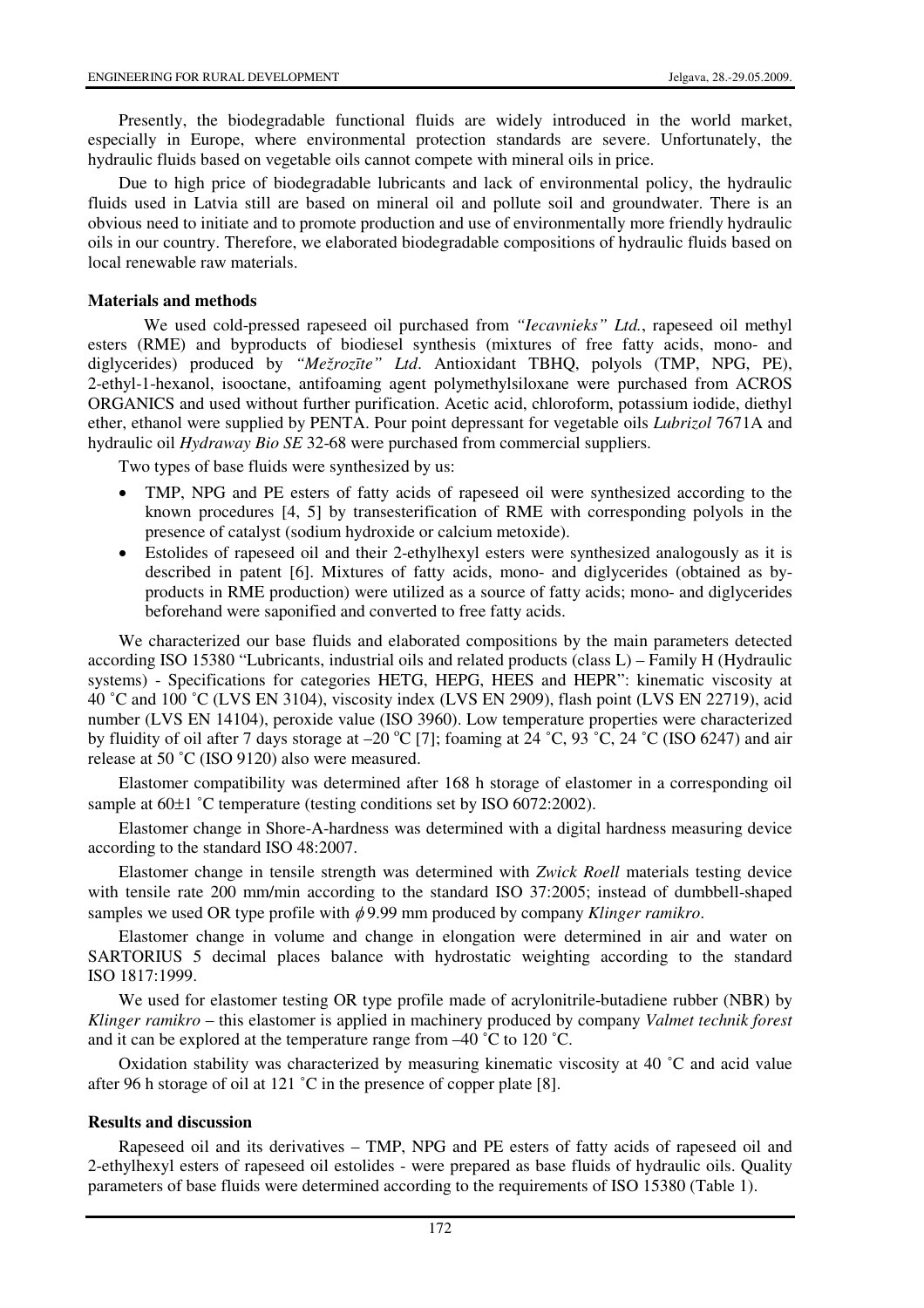Table 1

|                                                                                                                                                                   |                                                                             |                             | <b>Esters of fatty acids of</b><br>rapeseed oil |                        | 2-Ethylhexyl<br>esters of |                          |  |
|-------------------------------------------------------------------------------------------------------------------------------------------------------------------|-----------------------------------------------------------------------------|-----------------------------|-------------------------------------------------|------------------------|---------------------------|--------------------------|--|
| <b>Parameter</b>                                                                                                                                                  | <b>Units</b><br>rapeseed oil<br><b>TMP</b><br><b>NPG</b><br>PE<br>estolides |                             | Limit                                           |                        |                           |                          |  |
| Density at 15 °C                                                                                                                                                  | $\frac{\text{kg}}{\text{m}^3}$                                              | 886                         | 900                                             | 909                    | 901                       | $\overline{\phantom{0}}$ |  |
| Colour                                                                                                                                                            |                                                                             | light<br>yellow             | light<br>yellow                                 | light<br>yellow        | black                     |                          |  |
| Flash point                                                                                                                                                       | $\overline{C}$                                                              | 92                          | 95                                              | 168                    | 184                       | $\geq 165$               |  |
| Kinematic viscosity<br>at 40 $^{\circ}$ C<br>at 100 °C                                                                                                            | $mm2 s-1$<br>$mm2 s-1$                                                      | 15.16<br>4.10               | 33.78<br>7.09                                   | 52.81<br>9.91          | 29.11<br>5.83             | $\ast$                   |  |
| Viscosity index                                                                                                                                                   | $\overline{a}$                                                              | 186.56                      | 179.86                                          | 176.77                 | 146.47                    | $\blacksquare$           |  |
| Low temperature $(-20 \degree C)$<br>fluidity after 7 days                                                                                                        | S                                                                           | do not<br>flow              | <15                                             | <15                    | <15                       | $\leq15$                 |  |
| Acid number, max                                                                                                                                                  | $mg KOHg-1$                                                                 | 0.39                        | 0.39                                            | 0.32                   | 2.87                      |                          |  |
| Water content                                                                                                                                                     | $mg \, kg^{-1}$                                                             | 190                         | 150                                             | 210                    |                           | $\leq$ 1000              |  |
| Peroxide value                                                                                                                                                    | meq $O_2$ kg <sup>-1</sup>                                                  | 6.68                        | 6.31                                            | 2.91                   | 0.00                      |                          |  |
|                                                                                                                                                                   | Oxidation stability after 96 h storage at 121 °C                            |                             |                                                 |                        |                           |                          |  |
| Viscosity at 40 °C                                                                                                                                                | $mm2 s-1$                                                                   | 21.19                       | 44.48                                           | 82.71                  | 31.14                     | $\overline{\phantom{0}}$ |  |
| Increase of viscosity at 40 °C                                                                                                                                    | $\%$                                                                        | 39.72                       | 31.67                                           | 56.59                  | 7.00                      | $\leq 20$                |  |
| Viscosity index                                                                                                                                                   |                                                                             | 174.07                      | 208.39                                          | 186.67                 | 152.81                    | $\overline{\phantom{a}}$ |  |
| Alteration in acid value                                                                                                                                          | $mg$ KOH $g^{-1}$                                                           | $+0.24$                     | $+0.19$                                         | $+0.27$                | $+4.00$                   | $\leq$ 2                 |  |
| Copper corrosion                                                                                                                                                  | $\%$                                                                        | 0.027                       | 0.015                                           | 0.004                  | 0.089                     | $\leq 0.05$              |  |
| Alteration in peroxide value                                                                                                                                      | meq $O_2$ kg <sup>-1</sup>                                                  | $+0.21$                     | $-0.94$                                         | $+3.89$                | $+0.92$                   | $\overline{\phantom{0}}$ |  |
| $\ast$<br>Viscosity grade:<br>Viscosity at 40 $^{\circ}$ C, mm <sup>2</sup> s <sup>-1</sup> :<br>Viscosity at 100 $^{\circ}$ C, mm <sup>2</sup> s <sup>-1</sup> : |                                                                             | 22<br>19.8-24.2<br>$\leq 4$ | 32<br>28.8-35.2<br>5.0                          | 46<br>41.4-50.6<br>6.1 | 68<br>61.2-74.8<br>7.8    |                          |  |

In order to ensure quick hydrosystem start and satisfactory work at the broad temperature interval, viscosity of the hydraulic fluids should be medium. At the same time viscosity should be sufficient to provide regularity of action and to prevent wear of rubbing components and loss in glands (especially at high pressure). Therefore, high viscosity index is necessary.

Apparently, kinematic viscosity and viscosity index of the most of synthesized esters (except NPG esters) correspond to the requirements set for hydraulic base fluids. Accordingly viscosity grading TMP esters as well as 2-ethylhexyl esters of estolides correspond to grade 32, but PE esters fit in the interval between 46 and 68. Unfortunately, NPG and TMP esters had inadmissibly low flash points.

Base fluids of hydraulic oils should be chemically and thermally stable; they might not change the composition or precipitate by time and heating within the working temperature range. These properties were examined by oxidation test – samples of base fluids were stored 96 h at temperature 121 °C in the presence of copper plate; alteration of viscosity at 40  $^{\circ}$ C and acid value, as well as corrosion of copper plate were determined. It was found out that all samples of base fluids could not pass oxidation stability test – NPG, TMP and PE esters of fatty acids failed due to increase of viscosity, but 2 ethylhexyl esters of estolides of rapeseed oil had too high increase of acid value and showed strong copper corrosion.

Low temperature properties of elaborated base fluids were determined after storage (7 days) of samples at -20 °C temperature. Almost all samples (except NPG esters of fatty acids) successfully passed this fluidity test.

As all synthesized esters failed oxidation stability test (see Table 1), we elaborated various compositions of hydraulic oils based on the above mentioned esters or rapeseed oil, as well as the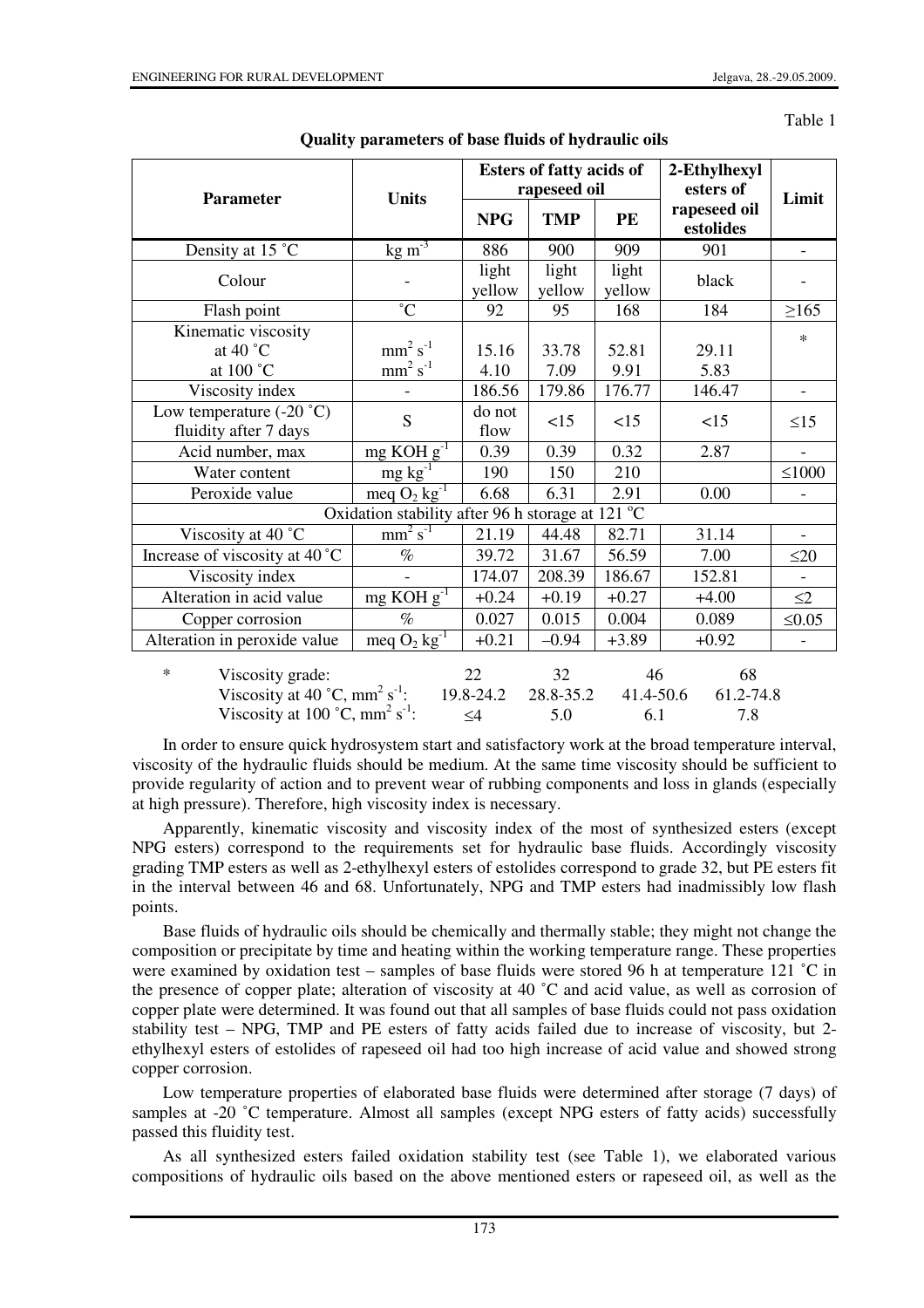mixture of rapeseed oil with PE esters (7:3). In order to improve essential properties of these compositions we added antioxidant TBHQ, PP depressant *Lubrizol* 7671A and antifoaming agent – polymethylsiloxane. The main quality parameters of our compositions were determined and compared with commercially available hydraulic oil *Hydraway BIO SE 32-68* (Tables 2 and 3).

Hydraulic fluids should be inert to the material of glands. The compatibility of acrylonitrilebutadiene rubber with base fluids and compositions was tested; measurements were taken after 168 h storage of NBR in oils at 60 ˚C (Table 2). Obviously, PE esters are not compatible with NBR.

Table 2

# **Elastomer compatibility of NBR with synthesized base fluids and compositions of hydraulic oils**

| <b>Characteristics</b>              | Unit  | Limit     |                                                        | <b>Base fluids of hydraulic oil</b> | <b>Compositions of</b><br>hydraulic oils             |                                               |  |
|-------------------------------------|-------|-----------|--------------------------------------------------------|-------------------------------------|------------------------------------------------------|-----------------------------------------------|--|
|                                     |       |           | 2-Ethylhexyl<br>esters of<br>rapeseed oil<br>estolides | <b>PE</b> esters of<br>rapeseed oil | <b>Rapeseed</b><br>$\overline{0}$ il +<br>additives* | <b>Hydraway</b><br><b>Bio SE</b><br>$32 - 80$ |  |
| Change in Shore-A-<br>hardness, max | grade | $\leq 10$ | $-1.4$                                                 | $-13.4$                             | $-0.1$                                               | $+0.5$                                        |  |
| Change in volume                    | $\%$  | $-3+10$   | $-2.35$                                                | $+11.61$                            | $+4.29$                                              | $-4.14$                                       |  |
| Change in<br>elongation, max        | $\%$  | $\leq 30$ | $-2.19$                                                | $+1.18$                             | $-9.62$                                              | $-6.64$                                       |  |
| Change in tensile<br>strength, max  | $\%$  | $\leq 30$ | $-4.93$                                                | $+7.00$                             | $+0.81$                                              | $+15.10$                                      |  |

\* Additives – 0.25 % TBHQ, 0.05 % polymethylsiloxane, 1 % *Lubrizol* 7671A

Table 3

## **Quality parameters of compositions of hydraulic oils**

|                                                              |                    | Compositions of hydraulic oils* |                 |                 |                 |                 |        |                                     |             |
|--------------------------------------------------------------|--------------------|---------------------------------|-----------------|-----------------|-----------------|-----------------|--------|-------------------------------------|-------------|
| <b>Parameter</b>                                             | <b>Units</b>       | N#1                             | N#2             | N#3             | N#4             | N#5             | N#6    | <b>Hydrawa</b><br>y Bio SE<br>32-68 | Limit       |
| Density at<br>$15^{\circ}$ C                                 | $\text{kg m}^{-3}$ | 920                             | 917             | 887             | 901             | 910             | 902    | 915                                 |             |
| Colour                                                       |                    | light<br>yellow                 | light<br>yellow | light<br>yellow | light<br>yellow | light<br>yellow | black  | light<br>yellow                     |             |
| Flash point                                                  | $^{\circ}C$        | 232                             | 170             | 152             | 183             | 186             | 184    | 211                                 | $\geq 165$  |
| Kinematic<br>viscosity<br>at 40 $^{\circ}$ C                 | $mm2 s-1$          | 52.47                           | 32.22           | 16.54           | 42.47           | 64.15           | 42.76  | 37.43                               | See         |
| at 100 °C                                                    | $mm2 s-1$          | 11.71                           | 7.77            | 4.59            | 8.84            | 12.49           | 8.74   | 7.37                                | Table 1     |
| Viscosity<br>index                                           |                    | 225.65                          | 227.17          | 216.67          | 192.94          | 197.74          | 187.73 | 168.44                              |             |
| Low<br>temperature<br>$(-20 °C)$<br>fluidity<br>after 7 days | S                  | <15                             | <15             | <15             | <15             | <15             | <15    | <15                                 | $\leq$ 15   |
| Acid<br>number                                               | mg<br>$KOH g^{-1}$ | 1.92                            | 3.93            | 0.46            | 0.48            | 0.42            | 3.09   | 0.81                                |             |
| Water<br>content                                             | $mg \, kg^{-1}$    | 900                             | 800             | 80              | 175             | 50              | 380    | 530                                 | $\leq 1000$ |
| Air release,<br>$50^{\circ}$ C                               | Min                | 5.0                             | 4.72            | nd              | nd              | 1.41            | 2.02   | 0.92                                | $\leq$ 7    |